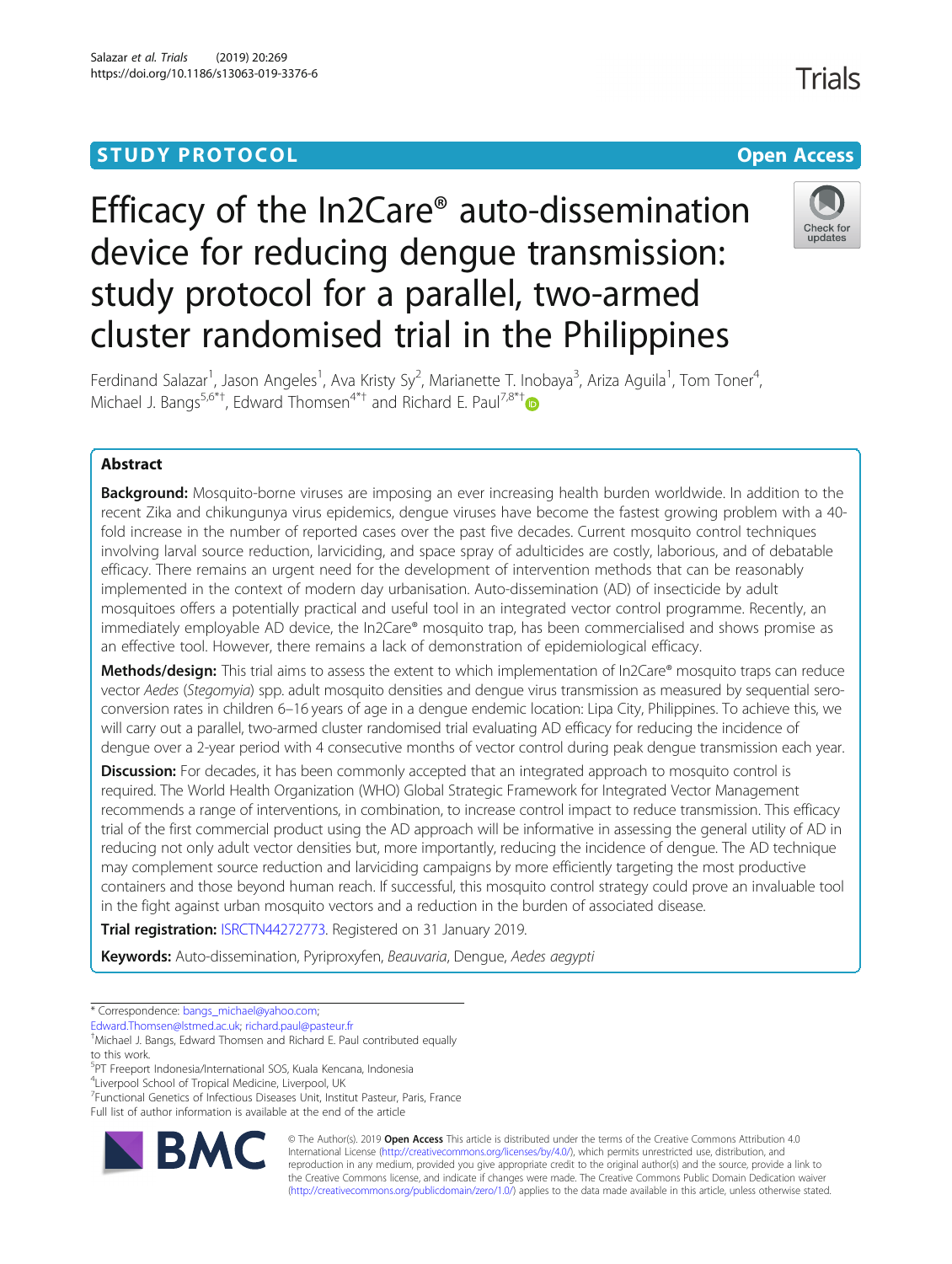## Background

Mosquito-borne viruses of public health importance are imposing an ever increasing burden worldwide. In addition to the recent notable epidemics of West Nile, Zika, and chikungunya viruses, the dengue viruses in particular have become the fastest growing problem with a 40-fold increase globally in the number of reported cases over the past five decades affecting over 100 countries [\[1\]](#page-10-0). Currently, an estimated 400 million dengue virus (DENV) infections occur annually, of which only a quarter or less become symptomatic [\[2](#page-10-0)]. Of these, a small percentage manifest into more severe forms of the disease: dengue haemorrhagic fever and/or dengue shock syndrome and potentially death. The primary mosquito species responsible for DENV transmission is Aedes aegypti (L.), a species that has adapted to an urban habitat, proliferating in artificial water containers arising primarily from solid waste and frequent long-term water storage. Rates of urbanisation are increasing dramatically globally, particularly in regions of high socio-economic vulnerability, exacerbating an already over-stretched infrastructure and low public service capacity. The increasing frequency and amplitude of dengue epidemics bears testament to the scale of the threat and the urgent need to address these diseases in the context of a rapidly changing urban landscape [\[3](#page-10-0)].

Despite progress in the development of vaccines for preventing chikungunya, dengue, and Zika infections [[4](#page-10-0)–[6\]](#page-10-0), no current candidates appear likely to have general application in endemic areas. Therefore, it is generally agreed that an integrated approach to control, including a significant role for vector abatement, will be required [\[7,](#page-10-0) [8\]](#page-10-0). For over 100 years, the most common dengue control strategy has been source (larval habitat) reduction and focal insecticide treatment of mosquito larval habitats (so-called 'breeding sites'). This approach helped to eliminate Ae. aegypti from 22 countries in the Americas during control campaigns in the 1950s and 1960s [[9\]](#page-10-0). However, these activities required enormous human resources and costs to support, making them unsustainable in the long term. Today, the scale of continuing urban expansion abnegates such an approach. Current mosquito control techniques based on larval habitat source reduction, larviciding, and space spray are costly, laborious, and of debatable efficacy depending on the circumstances  $[10, 11]$  $[10, 11]$  $[10, 11]$ ; therefore, there remains an urgent need for the development of intervention methods that could be reasonably implemented in the context of modern day urban environments and with some measure of possible sustainability. One of the major challenges in large, condensed urban settings is achieving sufficient coverage of aquatic habitats preferred by Ae. aegypti [[12\]](#page-10-0). Identifying and treating all possible breeding sites manually is not a realistic solution even with considerable organised community support and resources.

One potential solution, originally proposed by Itoh et al. [[13](#page-10-0)], is to exploit the 'skip-oviposition' behaviour of adult female Ae. aegypti to disseminate insecticide to natural larval habitats [\[14\]](#page-10-0), in other words female mosquitoes exposed to a surface contaminated with insecticide subsequently spread it to other aquatic sites during oviposition [[12](#page-10-0), [15\]](#page-10-0), a mechanism called auto-dissemination (AD). Insofar as the mosquitoes cannot "carry" substantial amounts of the particulate chemical matter on their tarsi and the insecticide must work in even large volumes of water, the insecticide must be potent at very minute (nanogram) concentrations. Furthermore, given the relatively indiscriminate dissemination of the insecticide, it must also be non-toxic to vertebrates and have a relatively narrow range of action against other aquatic invertebrates. Pyriproxyfen (PPF) ticks all the boxes [\[16\]](#page-11-0). This World Health Organization (WHO) approved pupacide can be safely used in drinking water and is recommended as part of conventional programmes against Ae. aegypti [\[17,](#page-11-0) [18](#page-11-0)]. It is a synthetic analogue of juvenile hormone which, at very low concentrations, prevents larval and pupal development as well as female fertility and male spermiogenesis [[19](#page-11-0), [20](#page-11-0)]. Currently it is applied as either granular or liquid formulations directly to water containers and drains in South America and South East Asia with documented success in reducing immature and adult mosquito numbers and has been associated with a reduction in dengue incidence [\[21,](#page-11-0) [22](#page-11-0)]. The potential of PPF application via AD has been demonstrated in a variety of small-scale trials in Peru and Italy [\[12](#page-10-0), [15](#page-10-0)] and on a larger scale in the Amazon [[23](#page-11-0)]. However, whilst entomological efficacy of PPF has been demonstrated when applied through AD, ground space spray, or container treatment, evidence of actual epidemiological impact (infection reduction) is generally inconclusive [[24](#page-11-0), [25\]](#page-11-0).

Recently, a commercialised AD device, the In2Care® mosquito trap (In2Care® BV, Wageningen, Netherlands) [[26\]](#page-11-0), has been validated in field studies in the Grand Cayman, yielding pupal mortality rates of  $\sim 60\%$  (unpublished data). The In2Care® trap attracts ovipositing Ae. aegypti females, which are then contaminated with a combination of PPF and an entomopathogenic fungus, Beauvaria bassiana, a United States Environmental Protection Agency approved agent that has been used in biological control of many agricultural pests for decades [[27\]](#page-11-0). The lethal and pre-lethal (e.g. reduced feeding propensity) effects of the fungus have been described in Anopheles and Aedes species in which it takes several days to kill the adult insect, thereby allowing the mosquito to disseminate the PPF component [[28](#page-11-0), [29\]](#page-11-0). The fungal infection also interferes with DENV replication within the mosquito, thus having a profound effect on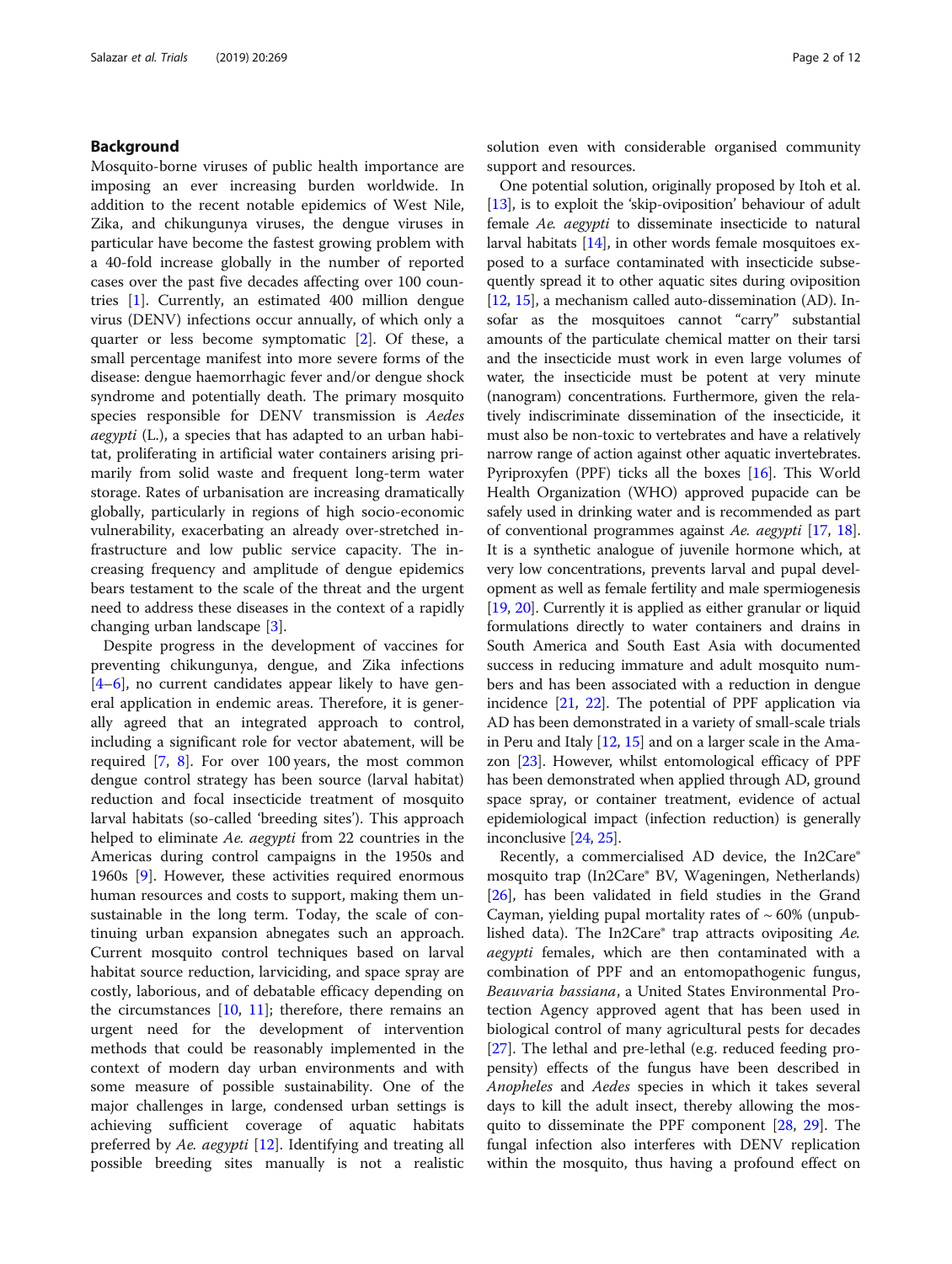mosquito vectorial capacity (i.e. transmission efficacy) beyond that of shortening the adult mosquito lifespan [[30\]](#page-11-0). The In2Care<sup>®</sup> mosquito trap thus uses an AD approach to disseminate a pupacide combined with a direct action, slow-acting entomopathogenic adulticide.

This study proposes to evaluate the epidemiological and entomological efficacy of the In2Care® trap in a dengue-endemic urban location in the Philippines.

## Methods/design

## **Objectives**

The primary objective of the trial is to assess the extent to which implementation of In2Care® mosquito traps can reduce Ae. aegypti adult mosquito densities and DENV sero-conversion rates (i.e. transmission) in children 6–16 years of age in a site of endemic dengue risk in the Philippines.

#### Study type

The study is a parallel, two-armed cluster randomised trial (PCRT) evaluating the efficacy of the In2Care® mosquito trap for reducing incidence of dengue infection over a 2-year period using 4 consecutive months of treatment each year.

Previous studies have estimated that, to account for the unpredictable spatio-temporal heterogeneity in dengue transmission, PCRTs are the most effective study design and that a larger number of clusters with fewer children per cluster provide the optimal strategy—in effect, a bet-hedging approach for a statistically sufficient coverage of an area  $[31]$  $[31]$ . In order to attempt to control for the spatial heterogeneity in dengue occurrence, 46 areas (hereafter referred to as "clusters"), each of approximately 200 m in radius, will be pre-selected. Twenty-three clusters will be assigned to the treatment arm with In2Care® traps and 23 to the control arm without traps. Cluster sites assigned to treatment versus control arms will be matched according to retrospective incidence of reported dengue clinical cases over the previous 5 years and human population density (See Stratification scheme below). Because of 'edge effects', where individuals near the periphery of the treatment area will be potentially subject to contact with mosquitoes coming from neighbouring non-treated areas, we will implement the "fried egg" design [[32](#page-11-0)] whereby we will assess sero-conversion only in children resident at least 50 m from the treatment zone edge. Thus, whilst we will implement In2Care® traps throughout a 200 m radius circle, we will only consider sero-conversion in children within a 150 m radius (Fig. 1). One hundred schoolchildren (between 6 and 16 years of age) will be recruited for repeated sero-conversion observation within the inner circle of each of the 46 clusters (See [Sample size](#page-3-0) [calculations](#page-3-0) below). As the population density in clusters



will vary, it is possible that there will not be sufficient children within a prescribed area. In this case, we will increase the circle radius to reach the required sample number.

Adult Aedes mosquito densities will be monitored in treatment and control sites by the use of Gravid Aedes Traps (GATs; Biogents AG, Regensburg, Germany) (Additional file [1](#page-9-0)). GATs are more efficient in capturing gravid Ae. aegypti than sticky ovitraps and are practical, low cost, and easily transportable devices, essential attributes in large-scale monitoring programmes [\[33](#page-11-0)].

#### Stratification scheme

Clusters will be stratified according to historical dengue incidence and population density. In the Philippines, a *barangay* is the smallest administrative division in the Philippines (urban or rural), but which can be subdivided into puroks (zones) consisting of 20 to 50 households depending on the location and density of the households in an area. The previous 5 years of dengue incidence data at the purok administrative unit level will be acquired from the Philippines Integrated Disease Surveillance and Response (PIDSR) system to identify relative defined 'hotspots' and 'coldspots' of dengue activity during that period. This information will be entered into the Disease Data Management System (DDMS+) (see [Data management](#page-6-0) below) along with information on geography, population density, and infrastructure at the *barangay* level. This will generate maps with which to choose clusters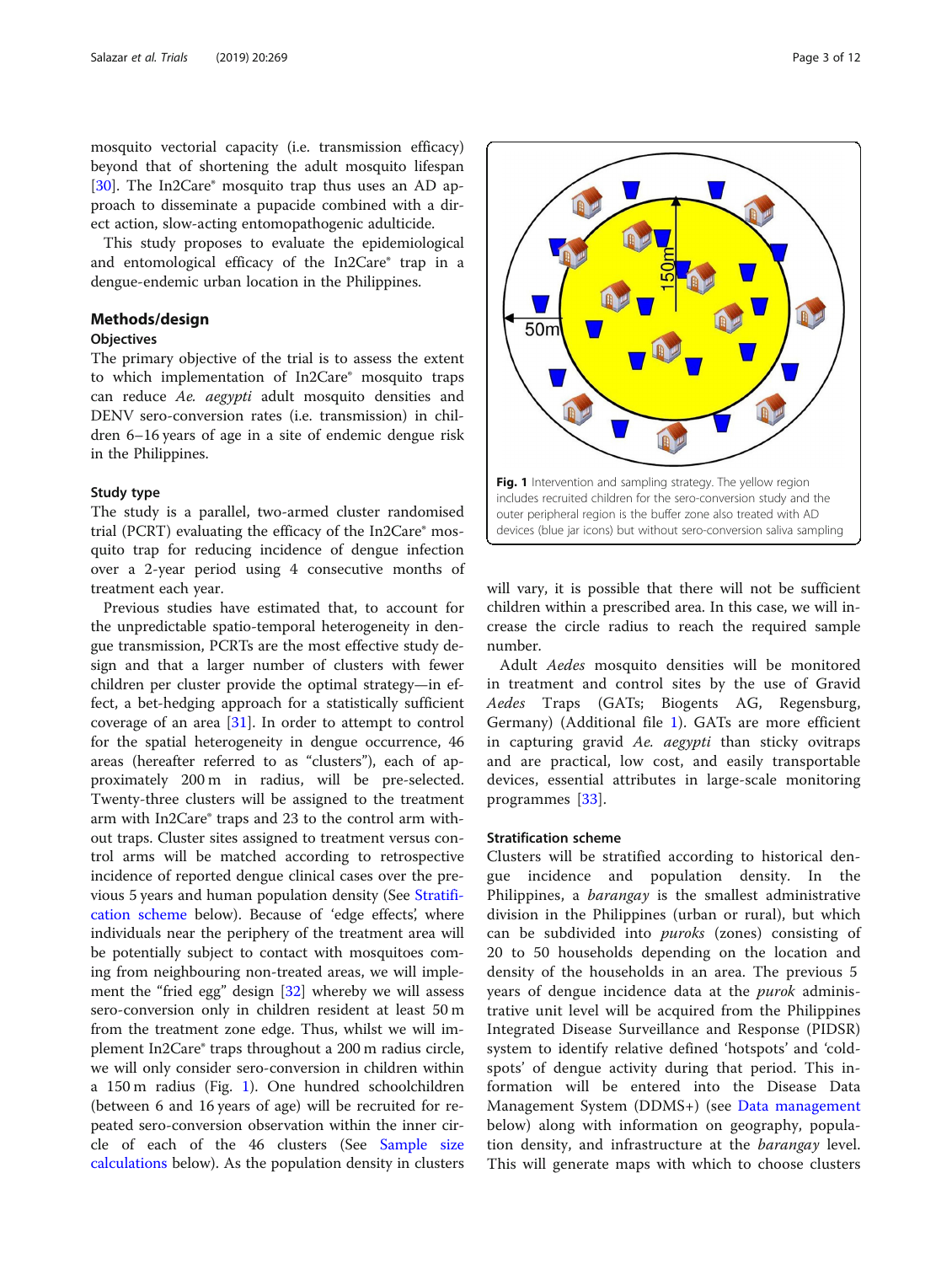<span id="page-3-0"></span>for the intervention study and assign clusters to either treatment or control groups according to broad similarities.

## Sample size calculations

The sample size is calculated using the following standard formula when considering proportions (incidence rate):

$$
n = 2(Za + Z1 - \beta)^2 p(1 - p)/(p0 - p1)^2
$$

Where  $n$  is the required sample size per treatment arm (control or treatment), Zα and Z1–β are constants set by convention according to the accepted  $\alpha$  error and whether a one-sided or two-sided effect, p0 is the proportion infected in control areas, and p1 the proportion infected in treatment areas ( $p = (p0+p1)/2$ ).

Assuming a  $p < 0.05$  as acceptable and a study with 90% power, the following constant values are:  $Z\alpha = 1.96$ (two-tailed); Z1–β = 1.2816.

The final sample size will depend on the dengue transmission rate in the study areas as estimated from the historical mean rate. Recent sero-conversion studies in Cebu City, Philippines, have observed a symptomatic incidence rate of 1.6 per 100 person-years (1.6%) with 7% subclinical infections in the general population, increasing to 7% symptomatic cases and 17% subclinical infections in children < 15 years old  $[34]$  $[34]$ . Historical annual incidence rates were estimated at between 11 and 22% [[35\]](#page-11-0). Reported incidence rates in our study area (under administrative Region IV-A) are consistently amongst the highest in the country. To be conservative, however, we estimate an infection incidence of 3% (to include symptomatic and subclinical infections). For an efficacy of treatment of 50% (i.e. reduction in dengue), with 90% power, a minimum of 2054 children (aged 6–16 years old) will need to be recruited in treatment sites with an equivalent number in matched control sites and followed for 2 years. We factor in a drop-out of 250 children ( $\sim$ 12.2%) per treatment and control arm (500 total) over the 2-year period. Thus, the total number of children to be recruited is 4600, distributed over 46 clusters of 100 children each.

## Setting (Fig. [2\)](#page-4-0)

Dengue is endemic throughout much of the Philippines, and between 2008 and 2012 the country's Department of Health (DoH) reported an annual average of 117,065 diagnosed (symptomatic) dengue cases, although the number is likely to be far higher because of significant under-reporting [\[36](#page-11-0)]. Region IV-A (Calabarzon) has consistently had a high burden of dengue and was one of three regions where the dengue vaccine (Dengvaxia®, Sanofi Pasteur) was implemented. According to an official DoH report, in 2018 the Calabarzon region was the area most affected by dengue, accounting for 19% of all national cases, while also showing an increase in case load of 40% in comparison with the same time period the previous year. Lipa City is a large city in the Calabarzon region and is located approximately 78 km south of Manila at an altitude of 312 m, covering an area of  $209.40 \text{ km}^2$  with a population of 332,386 people in 2015. The city is subdivided into 72 barangays of varying human density (at an average of  $\sim 1800/km^2$ ). The average annual temperature is  $28\text{ °C}$  (82 °F) and the peak dengue transmission season typically occurs during increased rains from June to December.

#### **Outcomes**

The principle evaluation criterion is the epidemiological efficacy read out: dengue infection sero-conversion. Sero-conversion to dengue virus exposure will be measured by an enzyme-linked immunosorbent assay (ELISA) for immunoglobulin (Ig)G titres using repeated saliva samples taken sequentially during three cross-sectional studies at months 0, 3 (end of month 2), and 5 (end of month 4) during the intervention (In2Care® trap placement) period each year in both treatment and control sites. These time points are designated Pre-, Post1, and Post2 within each year.

The secondary evaluation criterion is the entomological read out. To measure the impact of the In2Care® traps on the adult mosquito population densities, 20 GATs will be placed in each of 10 randomly selected treatment and 10 control sites matched with intervention sites for historical dengue incidence. Aedes spp. (both Ae. aegypti and Ae. albopictus) adults will be counted and identified in the GATs once each week beginning 2 weeks before intervention, throughout the intervention period, and 2 weeks post-intervention. Traps will be placed both inside and outside 10 randomly selected houses within each site. Traps placed outside will be positioned against the wall of the house in an area with shelter from direct sunlight. Traps placed inside the house will be positioned in a suitably unobstructed area but where there is air movement.

#### Study subject eligibility criteria

Inclusion criteria include: male and female individuals 6–16 years old; a parent/guardian giving informed consent for the child's participation in the study; and, for children > 7 years old, required assent for his/her participation in the study and written assent from children 12– 16 years old.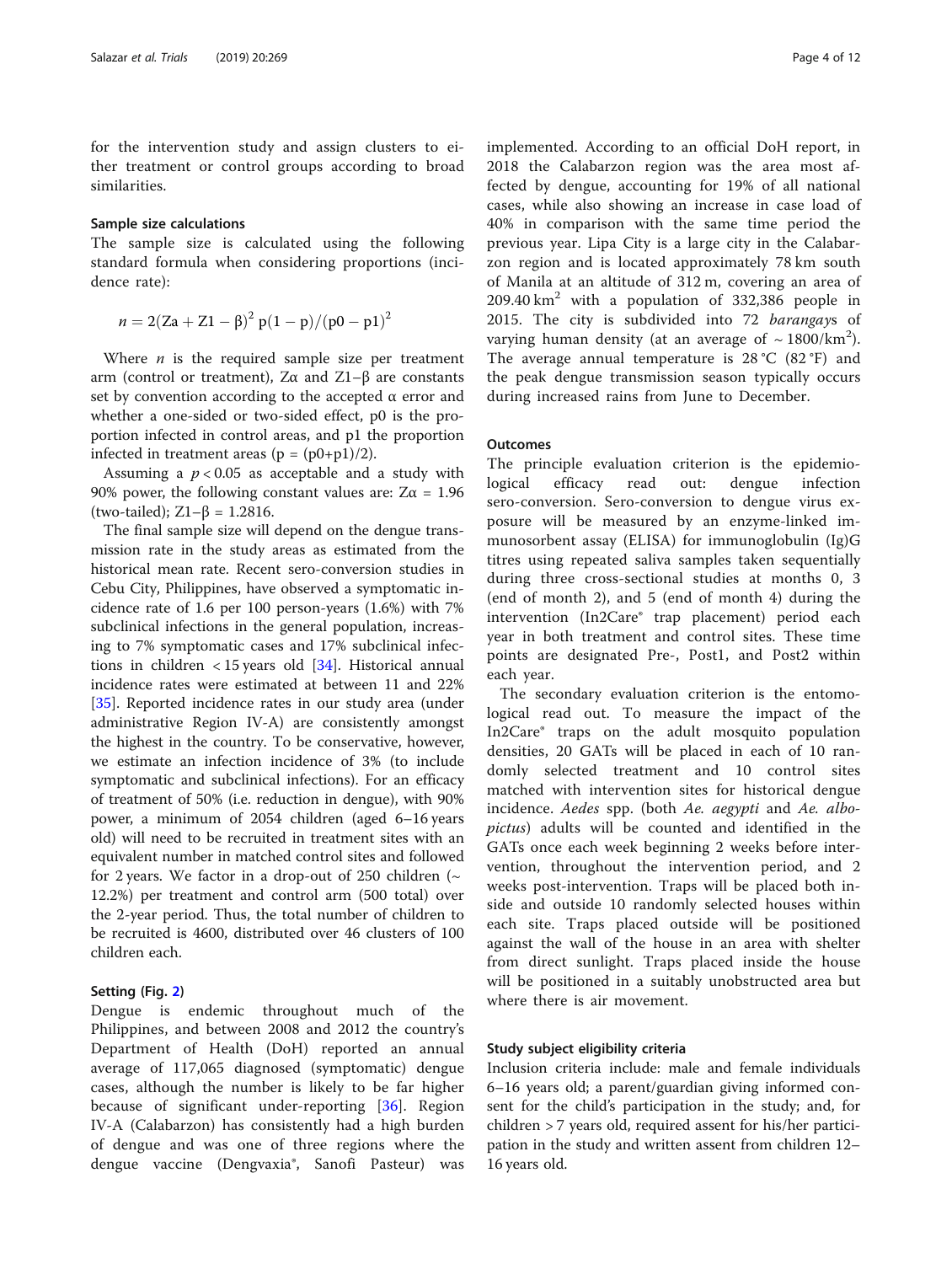<span id="page-4-0"></span>

The exclusion criterion is a child with known concomitant pathology(ies) at the time of the consent as indicated by the parent/guardian

## Recruitment

In each barangay pre-selected to participate in the study, Research Institute for Tropical Medicine (RITM) team members will hold general information meetings on the project with the population in the presence of the community (barangay) health workers (BHWs) and local public health officials. Because the volunteers to be recruited are of school age, additional information meetings will be held in the local schools. Once clusters are identified and randomly assigned with appropriate stratification, the study team will perform household visits with the Lipa City public health staff and respective area BHWs. The visit will explain the study and study protocol in detail and request individual informed consent/ assent for periodic saliva sampling and mosquito trap placement by each household head (In2Care® and/or GATs) in and around participant's houses (See Ethics approval and consent to participate below).

Following signed consent, a short questionnaire pertaining to the participant will be completed and the individual assigned a unique identifier barcode. The questionnaire will be completed on paper including details on: name, address, age, sex, whether having received the Dengvaxia® vaccine (and if yes, how many injections) or not, and the attending school and year (grade). The individual's barcode will be placed next to their name on the consent form and kept in a separate file. Subsequent samples will also be labelled with a unique barcode and linked back to the individual's barcode in the questionnaire.

#### Data confidentiality

During field investigations, a file with a name and address and corresponding barcode assigned to the subject identity will be used. This file will only be accessible to the field investigations team members who have direct contact with the participants. To ensure confidentiality, the file will be kept in an access-limited and secured (locked) cabinet. Upon completion of the field work, the address of the individual will be removed from the database, with irreversible anonymisation. Fieldwork will involve initial paper files that will then be input into an electronic file which will be accessible only to the field investigation team.

Study compliance will strictly adhere to the Republic Act No. 10173 (Philippines Data Privacy Act) stipulating full protection of an individual's personal information by coding and secure data storage, with no dissemination of this information outside the study context. Participants can request their personal information to be removed and destroyed at any time during the study, which will also result in the withdrawal of the participant from the study.

## Intervention (Fig. [3](#page-5-0))

Throughout the study period, local health authorities will continue with their routine government approved dengue control strategies. Our intervention study will in no way replace the current mosquito control methods in use.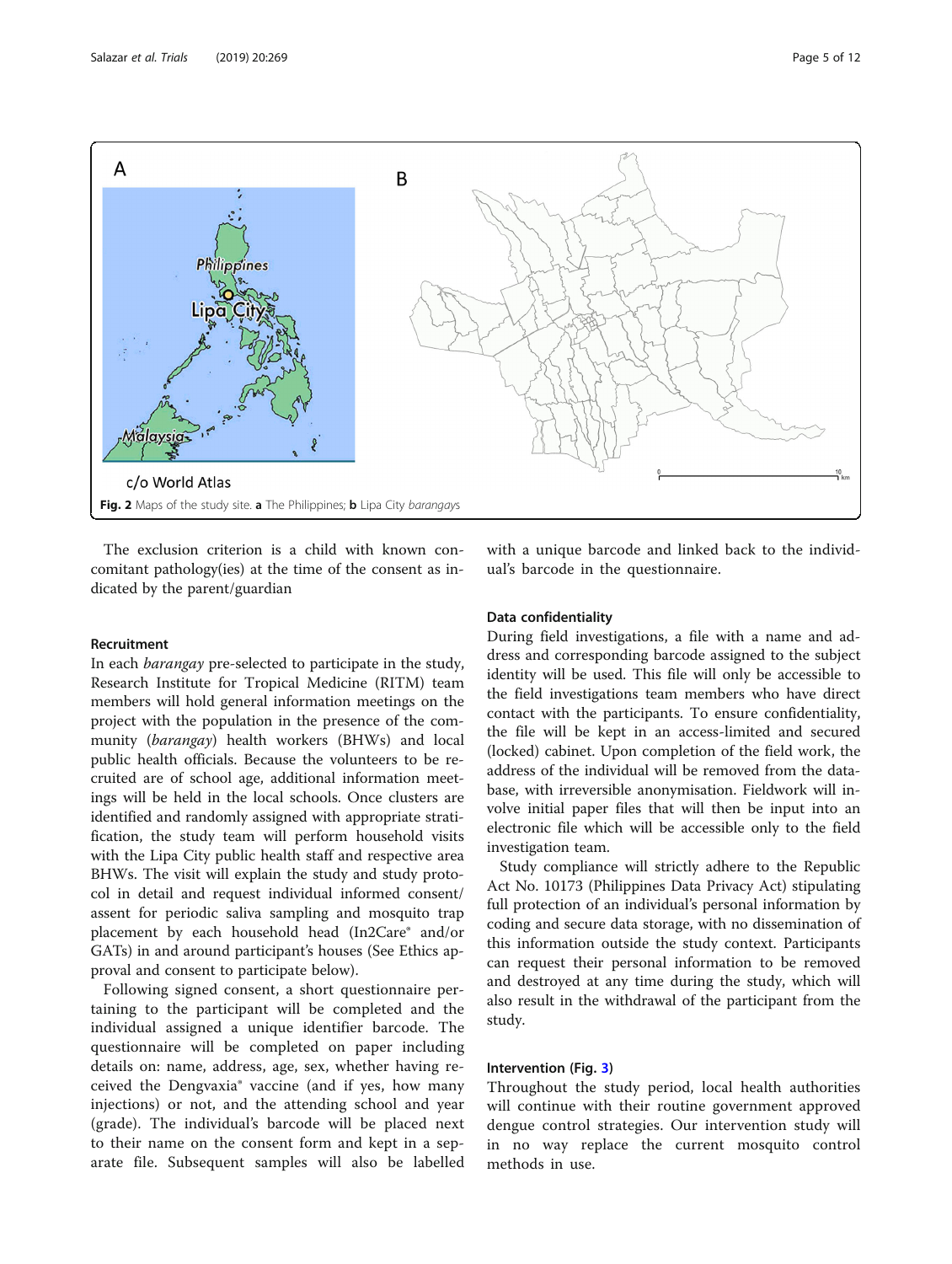<span id="page-5-0"></span>

| <b>TIMEPOINT</b> (month)                         | <b>Enrolment</b>        |                |                |                |                | <b>Allocation</b> | <b>Post-allocation</b><br>Close- |                |                |                |                |                |                |                |                |                |                         |                |                         |                           |                         |
|--------------------------------------------------|-------------------------|----------------|----------------|----------------|----------------|-------------------|----------------------------------|----------------|----------------|----------------|----------------|----------------|----------------|----------------|----------------|----------------|-------------------------|----------------|-------------------------|---------------------------|-------------------------|
|                                                  | $-5$                    | $-4$           | $-3$           | $-2$           | $-I$           | $\bf{0}$          | $\boldsymbol{l}$                 | $\overline{2}$ | $\mathfrak{Z}$ | $\overline{4}$ | 5              | 6              | $7 -$<br>12    | 13             | 14             | 15             | 16                      | 17             | 18                      | $19-$<br>24               | out<br>25               |
| <b>ENROLMENT:</b>                                |                         |                |                |                |                |                   |                                  |                |                |                |                |                |                |                |                |                |                         |                |                         |                           |                         |
| Eligibility screen / site<br>selection           | $\overline{\mathbf{x}}$ | $\overline{X}$ | $\overline{X}$ | $\overline{X}$ |                |                   |                                  |                |                |                |                |                |                |                |                |                |                         |                |                         |                           |                         |
| <b>Population information</b><br>meetings        |                         |                |                | $\overline{X}$ | $\overline{X}$ |                   |                                  |                |                |                |                |                |                | $\overline{X}$ |                |                |                         |                |                         |                           | $\overline{\mathbf{x}}$ |
| <b>Request for HH</b><br>participation           |                         |                |                | $\overline{X}$ |                |                   |                                  |                |                |                |                |                |                |                |                |                |                         |                |                         |                           |                         |
| <b>Informed consent</b>                          |                         |                |                | $\overline{X}$ | $\overline{X}$ |                   |                                  |                |                |                |                |                |                |                |                |                |                         |                |                         |                           |                         |
| Allocation                                       |                         |                |                |                |                | $\overline{X}$    |                                  |                |                |                |                |                |                |                |                |                |                         |                |                         |                           |                         |
| <b>INTERVENTIONS:</b>                            |                         |                |                |                |                |                   |                                  |                |                |                |                |                |                |                |                |                |                         |                |                         |                           |                         |
| <b>Implementation of In2Care</b><br>traps        |                         |                |                |                |                |                   |                                  |                |                |                |                |                |                |                |                |                |                         |                |                         |                           |                         |
| Control sites: no In2Care<br>traps               |                         |                |                |                |                |                   |                                  |                |                |                |                |                |                |                |                |                |                         |                |                         |                           |                         |
| <b>ASSESSMENTS:</b>                              |                         |                |                |                |                |                   |                                  |                |                |                |                |                |                |                |                |                |                         |                |                         |                           |                         |
| <b>Baseline saliva samples</b><br>years 1 & 2    |                         |                |                |                |                |                   | $\overline{\mathbf{X}}$          |                |                |                |                | $\cdot$        |                | $\overline{X}$ |                |                |                         |                |                         |                           |                         |
| Mid and end term saliva<br>samples               |                         |                |                |                |                |                   |                                  |                |                | $\overline{X}$ |                | $\overline{X}$ |                |                |                |                | $\overline{\mathbf{X}}$ |                | $\overline{\mathbf{X}}$ |                           |                         |
| Mosquito catches in Gravid<br><b>Aedes Traps</b> |                         |                |                |                |                |                   | $\overline{X}$                   | $\overline{X}$ | $\overline{X}$ | $\overline{X}$ | $\overline{X}$ | $\overline{X}$ |                | $\overline{X}$ | $\overline{X}$ | $\overline{X}$ | $\overline{X}$          | $\overline{X}$ | $\overline{X}$          |                           |                         |
| Laboratory analyses of<br>samples                |                         |                |                |                |                |                   |                                  |                |                |                |                | $\overline{X}$ | $\overline{X}$ |                |                |                |                         |                | $\overline{X}$          | $\boldsymbol{\mathrm{X}}$ |                         |

For the intervention study, 46 clusters will be selected each covering an area with at least 100 children. Mean child (age 6–16 years) densities in urban sites are  $18/ha$  (/0.01  $km<sup>2</sup>$ ). Thus, an average sampling radius of 140 m (6.15 ha) would generate 100 children (excluding 10% outright refusal) to be recruited with an additional 50 m radius buffer zone for treatment but without saliva sampling. The area to be treated would thus be  $113,000$  m<sup>2</sup> per cluster and would require 113 AD devices at a density of 1 trap/  $1000 \text{ m}^2$  per treated cluster (23 study clusters to be treated). Before geolocalisation of historical dengue cases, however, we cannot predict which sites will be selected, nor their actual human densities, and thus the initial calculations are based on mean densities.

Treatment of areas with In2Care® devices will be carried out for 4 months each year and the active ingredient sachet (combination PPF + fungus) replaced every 6 weeks. Each In2Care® trap will be assembled (Additional file [2](#page-9-0)) and filled with 3.5–4.5 l of clean tap water. One pesticide-treated netting removed from the active ingredient sachet will then be placed on the floater and the remaining contents of the sachet tipped into the water. Each  $(10 \times 18 \text{ cm})$  sealed aluminium refill sachet contains: 0.5 g In2Mix (containing 10% Beauveria bassiana strain GHA (Chemical Abstracts Service (CAS) No. 63428–82-0), 74.03% pyriproxyfen (CAS No. 95737–68-1), 0.97% pyriproxyfen impurity, and 15% insert silicon dioxide); one  $5 \times 49$  cm gauze strip; and two yeast food supplement tablets of common brewer's yeast (Saccharomyces cerevisiae). The tablets are added to the trap tap water to emit organic odours attractive for egg-laying mosquitoes.

In2Care® traps will be placed in open areas outside of the house. GATs will be placed inside and outside houses at designated locations. GATs will be assembled as per the manufacturer's instructions and filled with water to which a handful of dry grass/hay will be added. A sticky strip is placed inside the GAT and used to capture entering mosquitoes (Additional file [3](#page-9-0)). The general state of the traps (In2Care® and GATs) will be assessed during the weekly GAT counts and water replenished where necessary. Likewise, the dried grass and water in the GATs will be replaced during the weekly survey. After 6 weeks, the netting, active ingredient, and yeast tablets from the sachet of the In2Care® mosquito trap will be replaced with a new sachet and new water. At the end of the 4-month treatment period, all mosquito traps will be removed, properly cleaned, and stored until the following year.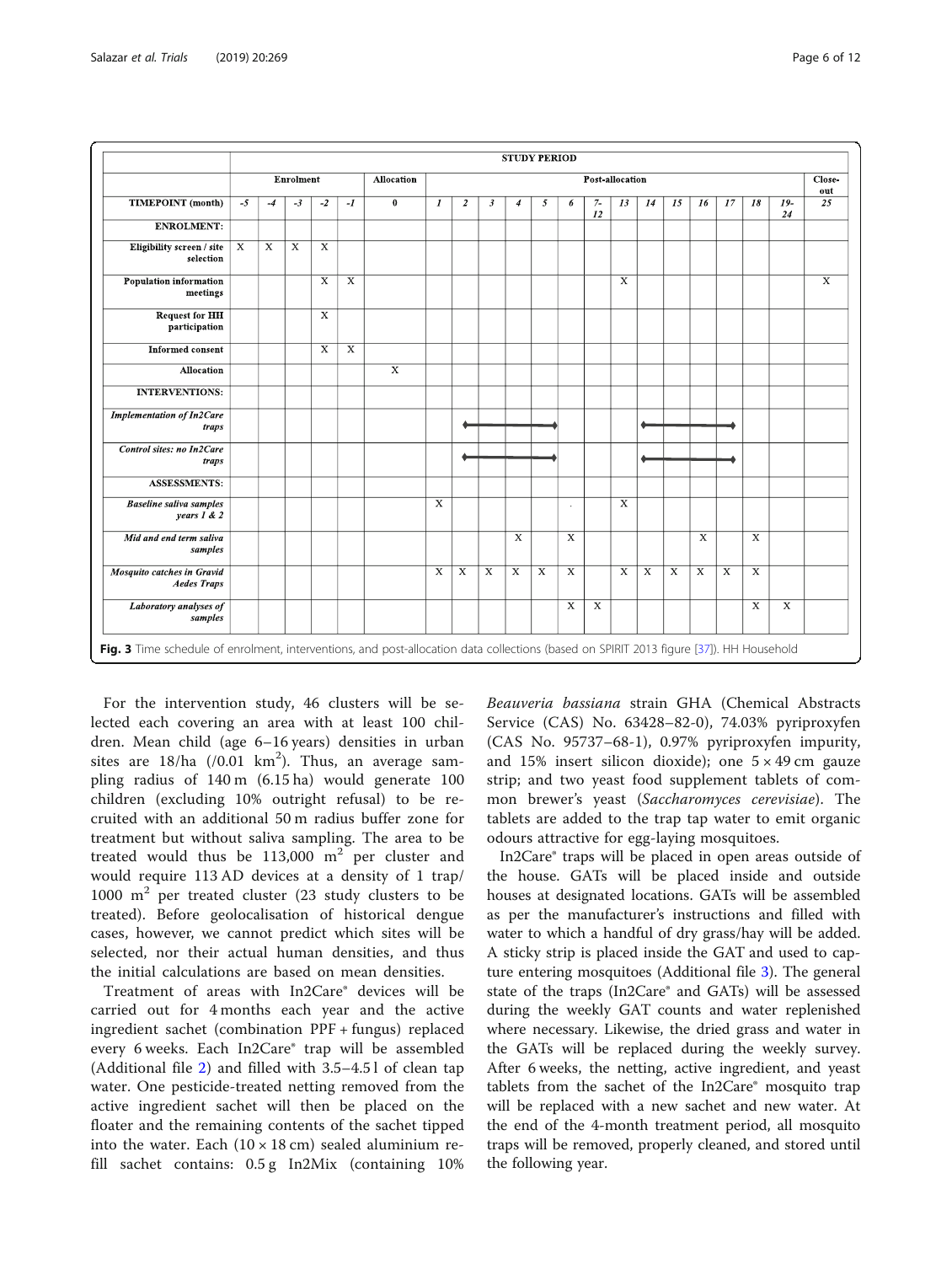## <span id="page-6-0"></span>Saliva sampling and biological analyses

A saliva sample will be taken by spitting into a sterile urine collection container, kept on ice, and transported to RITM for further processing. A 1-mL aliquot will be placed in a labelled Eppendorf® tube for storage at −20 ° C. Sampling will occur just prior to, during (after 2 months of trap deployment), and at the end of the 4-month intervention period for 2 successive years. Sero-conversion testing will be performed using an in-house ELISA developed by Institut Pasteur [[38\]](#page-11-0) in duplicate on "paired" pre-/concurrent/post-samples from the same individual for each season. Although IgM titres will rise during a secondary DENV infection, a significant increase in IgM titres only systematically occurs in primary dengue infections and is relatively short lived; therefore, changes in IgG titres will be measured [\[38](#page-11-0)]. Exposure to dengue virus will produce an increase in IgG titre compared with the baseline titre in an individual, irrespective of whether they have been vaccinated or not or having been previously exposed to any DENV serotype (See Statistical analyses below). The technicians performing the ELISAs will have no prior knowledge whether the samples come from a treatment or control site. Upon study completion, analyses, and publication, all saliva samples will be destroyed and coding files erased.

#### Specific data collection

For each participating child, information on their name, age, sex, address, barangay, cluster number, dengue vaccination status, school, class, and subsequent dengue ELISA titres will be recorded using a paper case report form that will be subsequently input into a study electronic database. Unique bar codes will be used as identifiers.

Data will be entered directly into DDMS (See Data management below) with 10% cross-checking.

Data will remain secured at the Entomology unit in RITM, Alabang, The Philippines. Statistical analysis will be performed in RITM.

After the final saliva sample has been taken and the data cross-checked for errors, the file linking the individual's name and code will be destroyed.

#### Benefits to the individual and the community

Study volunteers and their parents will be informed on their specific sero-conversion ELISA findings during an annual feedback meeting. Whilst not providing a definitive diagnostic for infection, at a minimum this will inform individuals whether they are sero-positive for dengue and whether they have had a primary or post-primary infection. Because there is an increased risk of severe disease in post-primary infections, this information could enable individuals to enhance their efforts for personal protection from mosquito bites. A major benefit of the study is directed to the entire community, and potentially the entire country and beyond, if there is evidence that the use of In2Care® mosquito traps can decrease the risk of dengue transmission.

#### Data management

Emerging innovative information technologies, such as data management system software packages, can assist disease control programmes to better manage and analyse data, and thus make it easier to carry out routine surveillance, monitor interventions, and evaluate control programme performance. This will lead to better informed decision making and actions on the part of health authorities. The Liverpool School of Tropical Medicine have developed a multi-disease data management system (DDMS+) platform that facilitates the real-time monitoring and evaluation of interventions that are essential for understanding the progress, success, and challenges facing disease control operations [[39\]](#page-11-0). DDMS+ is an open source data management software program that works as a modular, integrated system. Currently, DDMS+ has been successfully trialled for other vector-borne diseases in eight countries for malaria and one for leishmaniasis. The DDMS+ will be implemented for the dengue study and bring this state-of-the-art technology to the Philippines Department of Health through training exercises and workshops.

#### Statistical analyses

## Classification of dengue incidence as 'hot', 'intermediate', and 'cold' spots

Dengue incidence for the previous 5 years will be acquired at the *purok* level, and the midpoint of the *purok* used as the geographical coordinate representing the purok. Population density at the barangay level will be acquired. Hot/coldspot classification of dengue incidence rate will be achieved through analysis using Kulldorff's scan statistic in SaTScan™ (version 9.1.1) ([http://www.](http://www.satscan.org/) [satscan.org/](http://www.satscan.org/)) [[40\]](#page-11-0). A discrete Poisson model will be used to analyse the spatial distribution of dengue cases using all 5 years of incidence data, with year as the analysis time unit and population density as a covariate. Within SaTScan™, an infinite number of cluster circles are generated with a minimum size diameter set to 300 m, the approximate size of the future clusters. A maximum value will initially be set to 1 km and then altered as a function of the number and type (hot/cold) of clusters detected. SaTScan™ identifies hot or cold spots that represent either more or less than the expected dengue cases compared with the entire study area. SaTScan™ then calculates the relative risk of observed hot and coldspots, and statistical significance of these spots is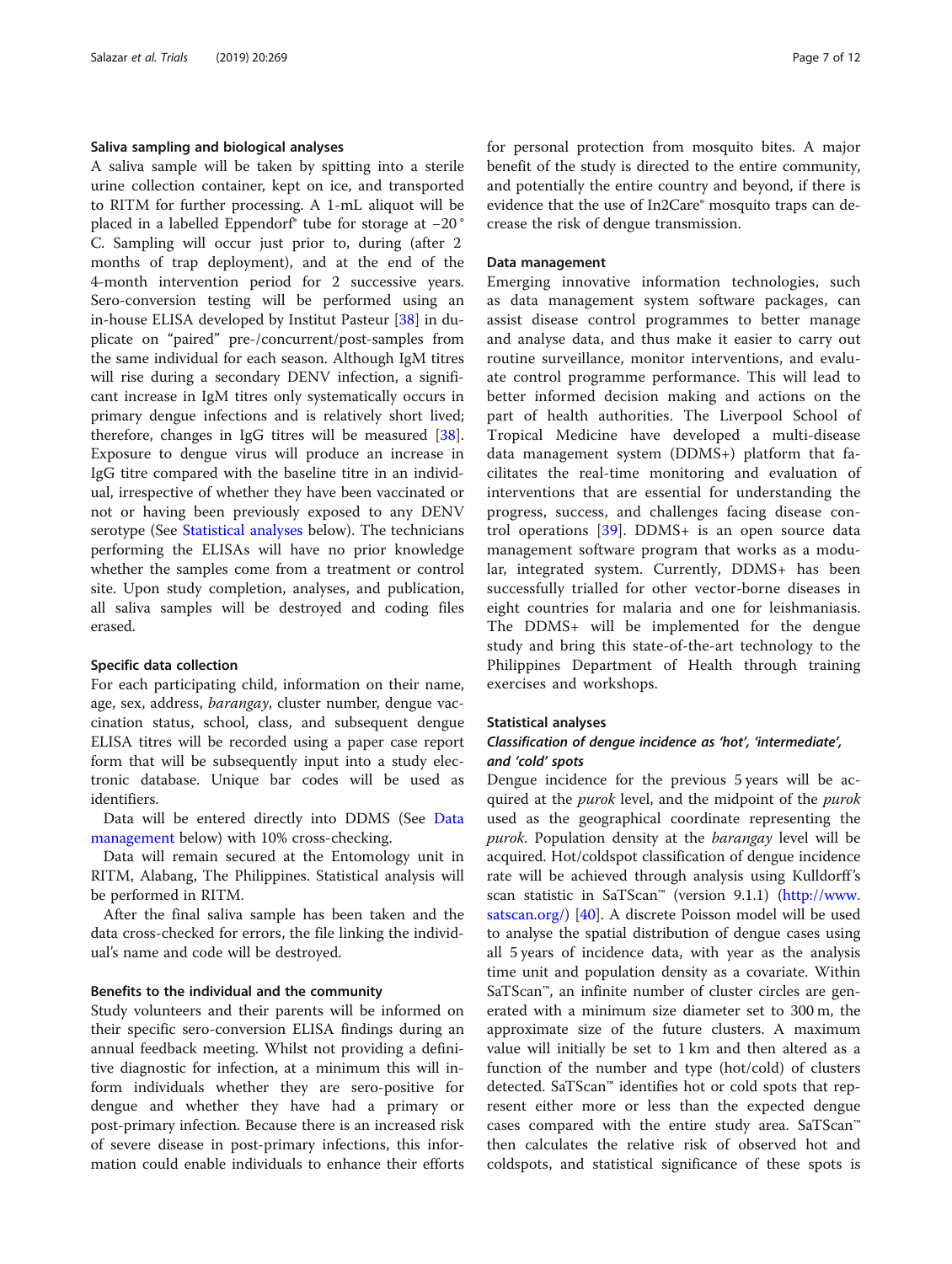determined using a likelihood ratio test. Only spots with no geographical overlap will be accepted. Areas that are neither hotspots nor coldspots will be classified as intermediate. Hot and cold spots will contain a variable number of puroks and it is possible, and indeed likely, that hot and cold spots vary year to year. Therefore, puroks will be classified by annual similarity, in other words year 1 in hotspot, year 2 not, year 3 coldspot, and so on. In this way puroks can be classified into a risk designation and matched for treatment and control site selection.

#### Sero-conversion

Sero-conversion of individuals to DENV will be analysed yearly using three saliva samples taken from each individual during each year (six total samples per volunteer). Because there are repeated measures from the same individual, sero-conversion is analysed using a generalised linear mixed model (GLMM) with 'individual' as a random factor. We will also include cluster ID, school, and occurrence (yes/no) of any public health mosquito control intervention performed in the cluster, and when, as random factors. Sero-conversion will be considered both as 1) a four-fold titre rise in DENV IgG optical density (OD) from baseline to post-treatment (year 1 or 2) samples, thus classifying individuals into yes/no (Y/N) sero-conversion, and 2) the actual change in OD without the restrictive definition of a four-fold increase. This double analysis will enable assessment of change in IgG OD beyond that using the classical threshold of an arbitrary four-fold increase. The Y/N IgG OD analysis will use logistic regression and the latter OD measure log-linear regression. Time (Post1 and Post2 for Y/N logistic regression; Pre-, Post1, and Post2 for log-linear regression), treatment (intervention Y/N), age (continuous), sex (male/female), vaccination status (0, 1, 2, 3 inoculation categories), and site (purok) risk (baseline seropositive prevalence rate) will be the explanatory variables. All analyses will be performed using Genstat version 15 [[41\]](#page-11-0).

## Adult mosquito spatial distributions (relative densities) using GATs

Weekly adult mosquito catches will be analysed by fitting a GLMM with the response variable as mosquitoes/ trap/week, time (week), and intervention  $(Y/N)$  as fixed effects, and cluster ID and cluster risk designation as random effects. In addition, we will include occurrence of any public health mosquito control intervention performed in the cluster by counting the numbers of days during the 2 month inter-saliva sampling period when mosquito numbers could have been affected by such a control intervention (up to 14 days maximum post-control) as a random factor. We will test for

over-dispersion in the response variable and, if it exists, an over-dispersion parameter will be estimated and applied. Otherwise, a Poisson distribution will be assumed. Two models will be constructed, one for each Aedes dengue vector species.

Additionally, a second series of analyses involving the distance of GATs from the nearest In2Care® trap will be analysed using log-linear regression, fitting the actual Euclidean distance in metres as a continuous variable. Because the extent to which an area is built up can impede mosquito flight (i.e. barriers), each cluster will be categorised into an urban typology (categorical building density) and this will be fitted as a factor in the analyses.

#### Data and trial monitoring

In the context of the Ecomore 2 project ([www.ecomore.org/](http://www.ecomore.org/)), of which this trial is part, a Steering Committee composed of five independent individuals has been created. Their role is to: 1) monitor the progress of all the projects towards their objectives, targeted results, and identified milestones/indicators. Monitoring will include annual presentations made by the Partners and the coordination team to review status and progress of the various components and as well as field visits, if relevant; 2) discuss and validate the proposals, recommendations, and guidelines released by the Project Coordinator, the Partners, or the Scientific Advisors; 3) ensure that recommendations/requests issued by the Steering Committee and validated by the Partners through the acceptance of the Steering Committee minutes have effectively been translated into action in the subsequent months; and 4) decide, if necessary, adjustments to the activities programme and original schedules and provide corrective actions on the methodology. All modifications must be clearly stated and formally accepted by the Consortium members (Project coordinator and partners in each participating country).

#### Dissemination policy and access to data

Results will be communicated to trial participants through general dissemination meetings and language-adapted leaflets in Tagalog (the national language of the Philippines). Scientific publishing will be in open access, peer-reviewed journals and involve all scientific collaborators, the authors of this manuscript, and others as appropriate. The final results will be presented following the CONSORT 2010 statement and the extension to cluster randomised trials  $[42]$  $[42]$  $[42]$ . This study protocol follows the recommendations outlined in SPIRIT (Standard Protocol Items: Recommendations for Clinical Trials) (Additional file [4](#page-9-0)) and the minimum trial registration information of WHO (Additional file [5\)](#page-9-0). The trial is also registered with International Standard Registered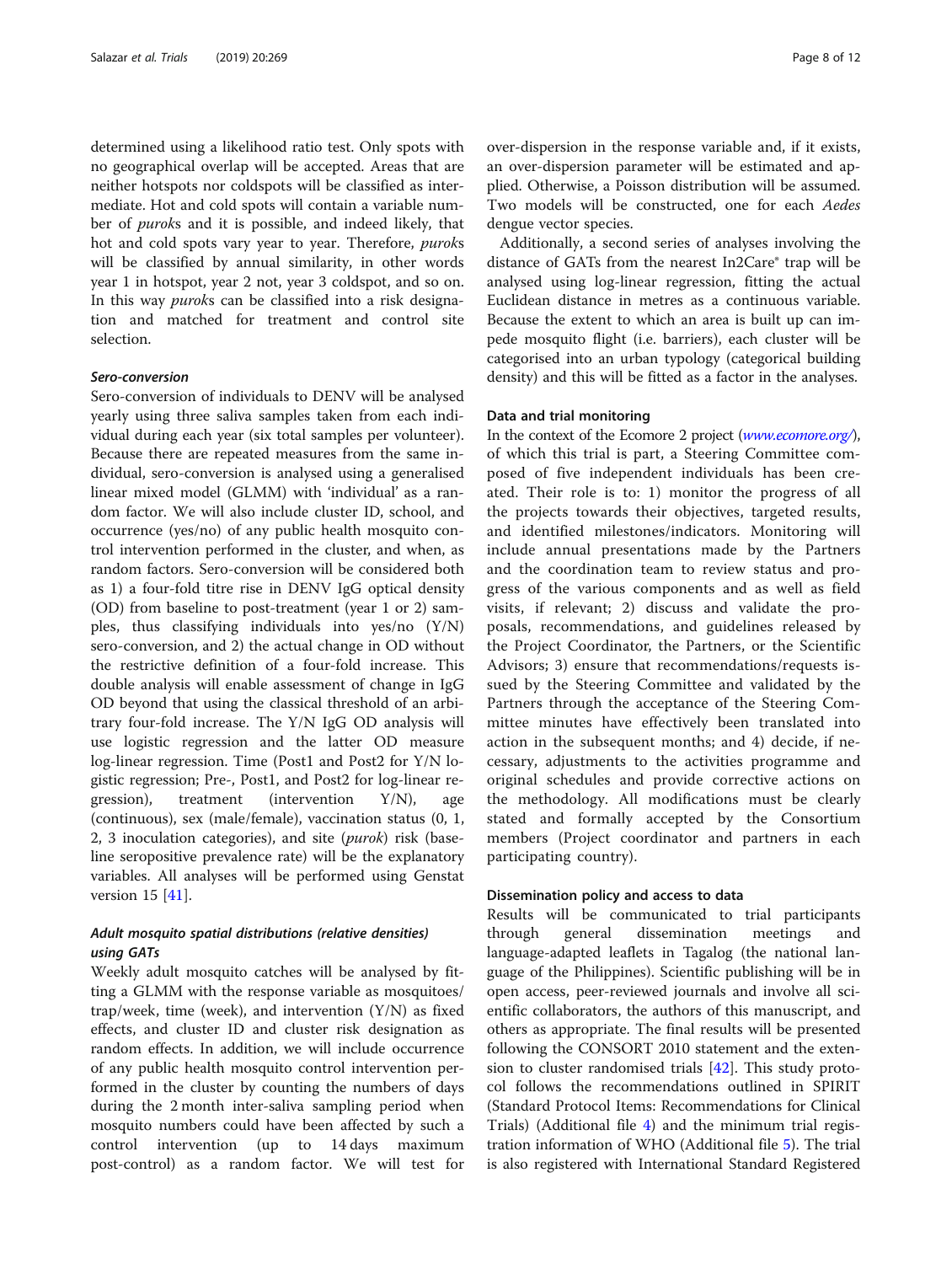Clinical/Social Study Number (ISRCTN). After the project has officially ended, access to the fully anonymised trial dataset will be made available through the Dryad Digital Repository and all protocols and samples of unfilled consent/information forms and case report forms will be freely available from the authors.

#### Archiving

The following documents will be archived for 15 years following the completion of the study: signed research protocol by all research partners (an original kept with each of the partners and an original of all partner signatures with the promoter of the research); consents/non- opposition signed form (original only); observation book/data collection medium (original with initiator of the research and copied to the investigators and/or other collaborators); and final report of the study and formal publications.

## Discussion

It is commonly accepted that an integrated approach to vector control is required to be effective in reducing transmission risk. The WHO Global Strategic Framework for Integrated Vector Management (IVM) recommends a range of interventions in combination to increase impact [[43\]](#page-11-0). Currently, the majority of countries adhere, at least as published policy, to WHO recommendations on mosquito control including source reduction (environmental hygiene and community-based clean-up campaigns), larvicidal treatment of water storage containers, and peridomestic space spraying of insecticides around homes of recent dengue cases [[44\]](#page-11-0). However, there is currently no definitive evidence that these measures have any demonstrable effect on reducing dengue transmission [[11](#page-10-0), [24](#page-11-0), [25](#page-11-0)].

This efficacy trial of the first commercial product using the AD approach will be highly informative as to the general utility of AD in reducing not only vector mosquito densities but, more importantly, actually reducing the risk of dengue infection. The AD technique may complement typical source reduction practices and larviciding campaigns by more efficiently targeting the most productive containers upon which the female mosquito fixes and contaminates the larval habitat, and importantly those sites beyond access for human manual treatment. AD is potentially a more effective intervention than adult mosquito lethal traps because its impact is amplified between the dissemination devices and the larval habitats, in other words a small number of devices can contaminate a much wider number of habitats [[12](#page-10-0), [16\]](#page-11-0). Despite some evidence that PPF disseminated by AD can be effective [[12,](#page-10-0) [15,](#page-10-0) [23](#page-11-0)], there remain several obstacles to be overcome. Firstly, the AD devices need to attract sufficient mosquitoes and thus depend not only on the local abundance of mosquitoes but also on the attractiveness of the AD device in the face of other competitive sites. Secondly, studies in urban areas have shown that topography is important for the movement of mosquitoes (e.g. solid structure barriers impeding dissemination)  $[45]$  $[45]$ . This implies that AD devices may have to be deployed at very high and operationally impracticable densities. Furthermore, the In2Care® recommendation in areas having high numbers of potential alternative larval habitats is 1 device every 400  $m^2$ , the equivalent to one trap per 20 m. This high trap density is unlikely to be feasible or even welcome by a community. Thus, there is need for the development of more operationally useful and practical strategies for incorporation of AD approaches into larger, integrated mosquito control programmes. Finally, as with all insecticides, the risk of resistance developing against PPF is a real possibility; therefore, resistance management strategies are required to mitigate this threat.

The evolution of resistance to PPF has been well documented for agricultural pests, most notably for the cotton whitefly Bemisia tabaci where PPF resistance became so high in some areas of Israel that it was discontinued [[46\]](#page-11-0). Learning from this unfortunate outcome, an insecticide resistance management (IRM) programme was implemented in the US with recommendations for early season, single application, threshold-based treatments of PPF, coupled with a later season application of broad-spectrum insecticides [[47\]](#page-11-0). Metabolic resistance in both housefly and whitefly to PPF was attributed to mutations in enzyme activities of cytochrome P450 mono-oxygenases and glutathione S-transferases [[48](#page-11-0), [49\]](#page-11-0), but resulting in a fitness cost that may have helped retard the development of resistance under field conditions when IRM is applied  $[46, 49]$  $[46, 49]$  $[46, 49]$  $[46, 49]$  $[46, 49]$ . Using an alternating application of several insecticides with different physiological modes of action has long been a strategy to combat resistance of insects to chemical control agents. The addition of the slower-acting entomopathogenic fungus against adult mosquitoes may contribute to a reduction in the rate of selection pressure for resistance against PPF, in addition to its lethal and pre-lethal effects on the mosquito. The fungus has been shown to counter the effect of insecticide resistance in anopheline mosquitoes [[50,](#page-11-0) [51](#page-11-0)]. The extent to which resistance can develop against entomopathogenic fungi remains uncertain; whilst it can be selected for, the associated fitness cost to the insect suggests that it is less likely to arise in field settings [\[52](#page-11-0)–[54\]](#page-11-0). Indeed, the slow action of the fungus potentially makes it 'evolution-proof', as its lethal effect occurs primarily in older mosquitoes that have had the opportunity to breed [[55\]](#page-11-0). The temporal requirement of evolution-proof insecticides is to allow mosquitoes time to develop and oviposit viable eggs but prevent them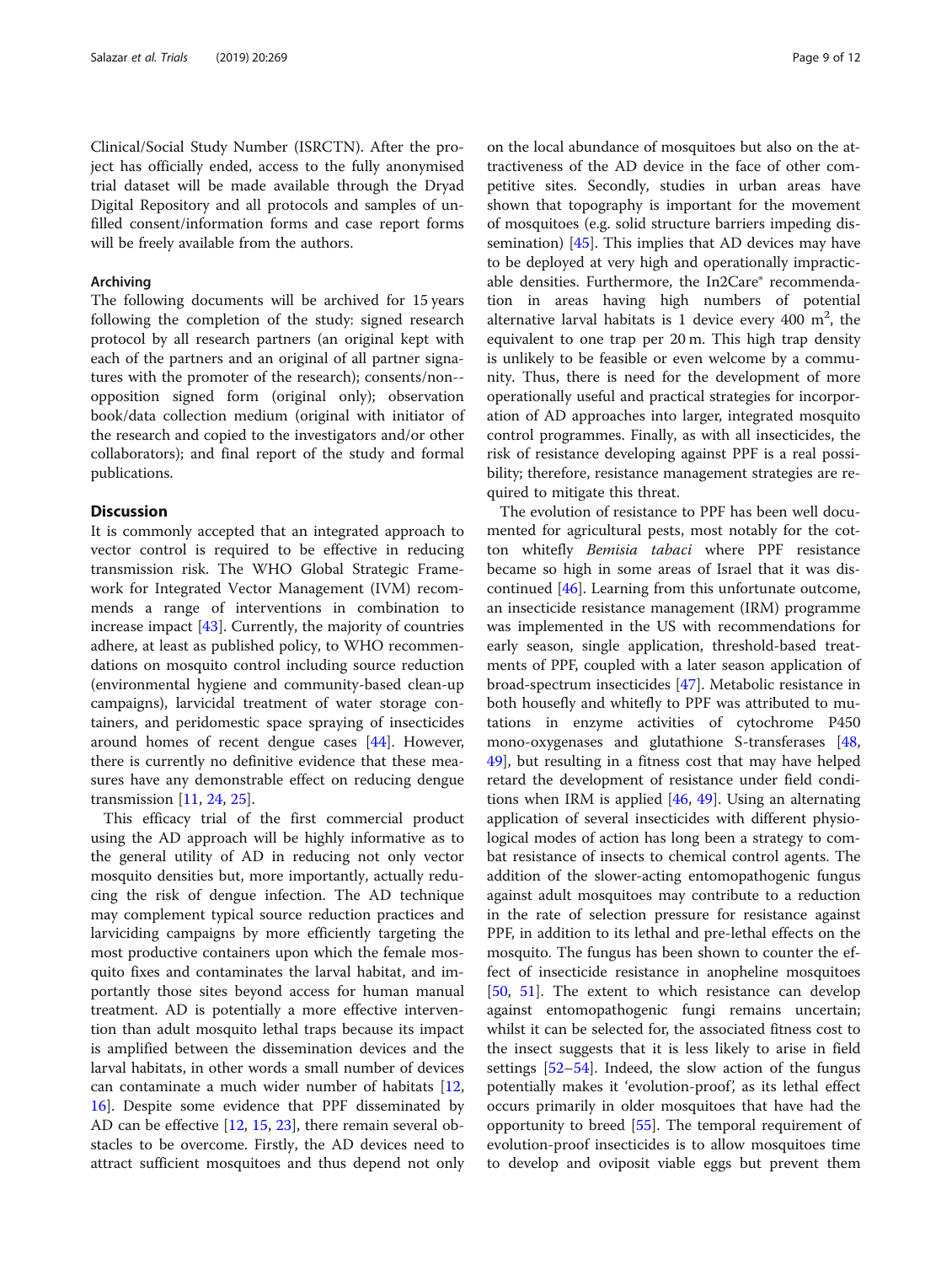<span id="page-9-0"></span>from transmitting pathogens. Insofar as DENV takes approximately 10 days incubation time from imbibing an infective bloodmeal to being transmitted to a susceptible host, this enables implementation of a slower-acting insecticidal agent whilst reducing onward DENV transmission. This balance is, however, fine and predicated on the circumstances. In conclusion, a resistance management programme should be envisaged if AD mosquito traps prove effective.

Whilst the epidemiological efficacy of the new tool is fundamental, community involvement and optimising strategies for the public health sector can greatly enhance the utility and success of an intervention. In addition to combining different mosquito control tools, the WHO IVM strategy emphasises the necessity to consider the societal impact, public opinion, and awareness in the viability and acceptability of any intervention strategy [[56\]](#page-11-0). The IVM approach also emphasises the importance of strengthening the public and private sectors involved in decision-making and implementation of mosquito control strategies. Carrying out the trial in close collaboration with the local public health sector and included communities is an important step in enabling local support and continuity for vector control.

Surveillance is also an essential component of dengue control because it provides spatial-temporal information on the number and distribution of disease cases and the relative intensity of transmission. Reliable and timely surveillance data allow programmes to target interventions appropriately and to respond to outbreaks quickly. However, integrated epidemiological, entomological, and intervention data are often unavailable and are time-consuming to collate and analyse. This poses a significant challenge to dengue control because the most effective control programmes will likely utilise several complementary interventions. The public health sector is a domain under continuous change and development, and novel methods for improving capacity are increasingly available. Emerging information technologies are improving our capacity to predict, prevent, and control vector-borne and other infectious diseases [\[57](#page-11-0)]. Data-rich epidemiological studies and robust surveillance programmes will benefit enormously from such technological advances that will enable rapid collection and analysis of standardised disease and vector data. Continuous surveillance, monitoring, and evaluation using real-time data enables vector-borne disease control programmes to rapidly identify disease occurrence, monitor specific intervention effectiveness, and plan appropriate interventions.

In conclusion, there is a suite of technological tools for the development of more up-to-date approaches to vector mosquito control to reduce viral pathogens transmitted by Aedes aegypti and similar species. However,

new tools require validation under field conditions before optimisation for wide-scale and routine application. Well-executed evaluations for assisting local public health sectors to achieve technologically advanced management of their mosquito control strategies are a sine qua non for reducing the burden of mosquito-borne disease.

## Study limitations

The major concern of the study will be the dependency on there being sufficient dengue activity during at least one of the study years and that the cluster design is sufficient to account for the recognised spatio-temporal heterogeneity in dengue [[58](#page-11-0), [59](#page-11-0)]. To maximise power and somewhat alleviate this concern, sero-conversion rather than dengue case incidence will be used as the measure of epidemiological outcome, capturing the sub-clinical infections that form the majority of dengue infections [[60](#page-11-0), [61](#page-11-0)]. Continued compliance of participants during the 2 years may pose a problem as will community acceptance of the In2Care® traps and GAT devices. Considerable effort will be given to continuous dialogue with the community to maintain adherence throughout the study.

## Additional files

[Additional file 1:](https://doi.org/10.1186/s13063-019-3376-6) Gravid Aedes trap. Courtesy of B. Lefebvre. (JPG 103 kb) [Additional file 2:](https://doi.org/10.1186/s13063-019-3376-6) Assembly of In2Care® trap. Courtesy of S. Boyer. (JPG 234 kb) [Additional file 3:](https://doi.org/10.1186/s13063-019-3376-6) Sticky card with mosquitoes captured in a Gravid Aedes Trap. Courtesy of O. Telle. (JPG 97 kb) [Additional file 4:](https://doi.org/10.1186/s13063-019-3376-6) SPIRIT checklist. (DOCX 66 kb) [Additional file 5:](https://doi.org/10.1186/s13063-019-3376-6) WHO Trial Registration Data Set (Version 1.3). (DOCX 24 kb) [Additional file 6:](https://doi.org/10.1186/s13063-019-3376-6) Information and consent forms. (DOCX 198 kb)

#### Abbreviations

AD: Auto-dissemination; BHW: Barangay health worker; CAS: Chemical Abstracts Service; DDMS+: Disease Data Management System; DENV: Dengue virus; DoH: Department of Health; ELISA: Enzyme-linked immunosorbent assay; GAT: Gravid Aedes trap; GLMM: Generalised linear mixed model; Ig: Immunoglobulin; IRM: Insecticide resistance management; IVM: Integrated Vector Management; OD: Optical density; PCRT: Parallel, two-armed cluster randomised trial; PIDSR: Philippines Integrated Disease Surveillance and Response; PPF: Pyriproxyfen; RITM: Research Institute for Tropical Medicine; SPIRIT: Standard Protocol Items: Recommendations for Clinical Trials; WHO: World Health Organization

#### Acknowledgements

Not applicable.

#### Funding

This study was funded by the Agence Française de Développement in the context of the Ecomore 2 programme ([www.ecomore.org/](http://www.ecomore.org/)). The funding body did not have any role in project design or in the writing of this manuscript. The trial sponsor is Institut Pasteur, Paris, France.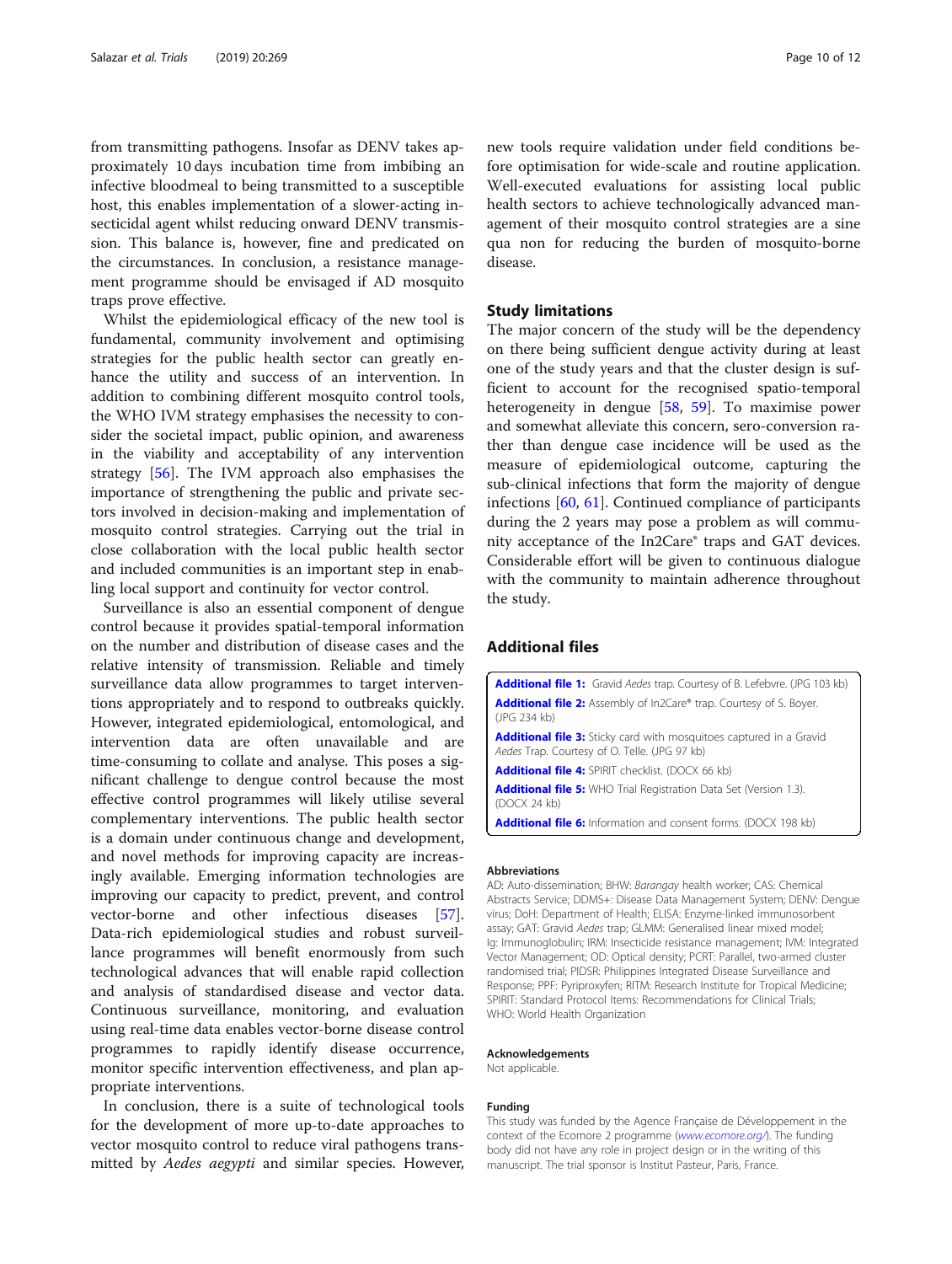#### <span id="page-10-0"></span>Availability of data and materials

Upon completion of the study, the full anonymised datasets will be uploaded into the Dryad Digital repository.

#### Trial status

This trial protocol is version 2, 21 May 2018. At the time of submission of this manuscript, the study site (Lipa City) had been selected following discussion with local authorities. Barangay and purok level incidence of dengue is currently being gathered. Recruitment of patients has not yet begun. Recruitment start date of participants is 1 March 2019 and the recruitment end date is expected to be 30 April 2019.

#### Authors' contributions

REP conceived, designed, and coordinated the study, wrote the first manuscript draft, reviewed and edited the manuscript, and secured funding for the project. ET and MJB provided substantial contributions to the study design and drafting and revision of the manuscript. FS, JA, and AA identified the study site and gained approval from the local Public Health authorities. JA, TT, and ET established the protocols for fine-scale study site selection. AKS developed the protocols for immunological studies. MTI developed the protocols for participant recruitment and sampling strategy. REP, ET, MJB, FS, and JA established the mosquito sampling strategy. All authors contributed to the study design, and writing, reviewing, and editing of the manuscript, and read and approved the final version of the manuscript.

#### Ethics approval and consent to participate

This trial protocol (version 2, 21 May 2018) was approved by the Research Institute for Tropical Medicine Institutional Review Board (Reference No. 2018–09, 1 June 2018) and the Institut Pasteur Institutional Review Board (Reference No. 2018–03, 14 June 2018). Any follow-on protocol amendments will be reviewed and approved by these committees.

The ISRCTN trial registry is pending a number assignment and will also be informed in a timely manner of any amendments. All subjects will be engaged in a process of documented informed consent, and assent where appropriate, before participating in any study activities (Additional file [6\)](#page-9-0). For the consent process, the objective, procedures, risks, and benefits of the study will be explained to the participant and he/she will be encouraged to ask questions for clarifications. The participant will also be advised that he/ she may choose not to participate in the research study and may withdraw their participation at any time without prejudice. This would not adversely affect him/her or their family. The participant will also be informed that his/ her identification shall be kept strictly confidential and shall be known only to designated research staff. Information and consent forms will be translated into Tagalog and cross-checked for accuracy. In addition to the written information sheet, there will be a comic strip, available from the DoH, featuring images of what dengue is, how it is transmitted, what this study proposes to do, what the potential implication will be, and what the study hopes to achieve. All parents/guardians (legal tutors) will be informed of the study and consent will be obtained from at least one of the parents or guardians for children enrolled. In addition, verbal assent will be obtained from children 7 years and older. For individuals (parents, guardians, children > 7 years old) unable to read sufficiently, BHWs will act as an independent witness and countersign the consent form. Participants and their immediate co-residing family members will be informed of any new information pertinent to the study arising during the study period.

Regulatory framework of the study: Typology: interventional research with minimal risks on human volunteers (health-related study involving humans) with collection of personal data on a population of 4600 children aged 6 to 16 years in Lipa City. This trial is considered of minimal risk to study participants and therefore there are no provisions for ancillary or post-trial care or for compensation to those who suffer harms from trial participation, beyond the existing Philippines social security system. Regulatory framework: research will fully respect and adhere to the Philippine regulatory framework, international recommendations (Revised Declaration of Helsinki, 2013, CIOMS International Guidelines for Health-Related Human Behavioral Research, 2016), and French regulations on data protection (Act N° 78–17 relating to the protection of individuals with regard to the processing of personal data, 2016).

## Consent for publication

Not applicable.

#### Competing interests

The authors declare that they have no competing interests.

#### Publisher's Note

Springer Nature remains neutral with regard to jurisdictional claims in published maps and institutional affiliations.

#### Author details

1 Department of Medical Entomology, Research Institute for Tropical Medicine, Filinvest City Alabang, Muntinlupa City, Philippines. <sup>2</sup>Department of Virology, Research Institute for Tropical Medicine, Filinvest City Alabang, Muntinlupa City, Philippines. <sup>3</sup>Department of Epidemiology and Biostatistics, Research Institute for Tropical Medicine, Filinvest City Alabang, Muntinlupa City, Philippines. <sup>4</sup>Liverpool School of Tropical Medicine, Liverpool, UK. <sup>5</sup>PT Freeport Indonesia/International SOS, Kuala Kencana, Indonesia. <sup>6</sup>Kasetsart University, Bangkok, Thailand. <sup>7</sup> Functional Genetics of Infectious Diseases Unit, Institut Pasteur, Paris, France. <sup>8</sup>Génomique évolutive, modélisation et santé UMR 2000, Centre National de la Recherche Scientifique (CNRS), Paris, France.

## Received: 31 January 2019 Accepted: 19 April 2019 Published online: 14 May 2019

#### References

- 1. WHO. Global Strategy for dengue prevention and control, 2012–2020. Geneva: World Health Organization; 2012. WHO/HTM/NTD/VEM/2012.5
- 2. Bhatt S, Gething P, Brady O, Messina J, Farlow A, Moyes C, et al. The global distribution and burden of dengue. Nature. 2013;496:504–7.
- 3. Wilder-Smith A, Gubler DJ, Weaver SC, Monath TP, Heymann DL, Scott TW. Epidemic arboviral diseases: priorities for research and public health. Lancet Infect Dis. 2017;17(3):e101–6.2.
- 4. Capeding MR, Tran NH, Hadinegoro SR, Ismail HI, Chotpitayasunondh T, Chua MN, et al. Clinical efficacy and safety of a novel tetravalent dengue vaccine in healthy children in Asia: a phase 3, randomised, observermasked, placebo-controlled trial. Lancet. 2014;384:1358–65.
- 5. Ramsauer K, Schwameis M, Firbas C, Müllner M, Putnak RJ, Thomas SJ, et al. Immunogenicity, safety, and tolerability of a recombinant measlesvirus-based chikungunya vaccine: a randomised, double-blind, placebocontrolled, active-comparator, first-in-man trial. Lancet Infect Dis. 2015; 15(5):519–27.
- 6. Larocca RA, Abbink P, Peron JP, Zanotto PM, Iampietro MJ, Badamchi-Zadeh A, et al. Vaccine protection against Zika virus from Brazil. Nature. 2016; 536(7617):474–8.
- 7. Knerer G, Currie CS, Brailsford SC. Impact of combined vector-control and vaccination strategies on transmission dynamics of dengue fever: a modelbased analysis. Health Care Manag Sci. 2013;18:205.
- 8. Paul R, Sousa CA, Sakuntabhai A, Devine GJ, Mosquito control might not bolster imperfect dengue vaccines. Lancet. 2014;384:1747–8.
- Soper FL. Aedes aegypti and Yellow Fever. Bull WHO. 1967;36:521-7.
- 10. Esu E, Lenhart A, Smith L, Horstick O. Effectiveness of peridomestic space spraying with insecticide on dengue transmission; systematic review. Tropical Med Int Health. 2010;15(5):619–31.
- 11. Overgaard HJ, Pientong C, Thaewnongiew K, Bangs MJ, Ekalaksananan T, Aromseree S, et al. Assessing dengue transmission risk and a vector control intervention using entomological and immunological indices in Thailand: study protocol for a cluster-randomized controlled trial. Trials. 2018;19(1):122.
- 12. Devine GJ, Perea EZ, Killeen GF, Stancil JD, Clark SJ, Morrison A. Using adult mosquitoes to transfer insecticides to Aedes aegypti larval habitats. Proc Natl Acad Sci U S A. 2009;106(28):11530–4.
- 13. Itoh T, Kawada H, Abe A, Eshita Y, Rongsriyam Y, Igarashi A. Utilization of bloodfed females of Aedes aegypti as a vehicle for the transfer of the insect growth regulator pyriproxyfen to larval habitats. J Am Mosq Control Assoc. 1994;10(3):344–7.
- 14. Reiter P. Oviposition, dispersal, and survival in Aedes aegypti: implications for the efficacy of control strategies. Vector Borne Zoonotic Dis. 2007;7:261–73.
- 15. Caputo B, Ienco A, Cianci D, Pombi M, Petrarca V, Baseggio A, et al. The "auto-dissemination" approach: a novel concept to fight Aedes albopictus in urban areas. PLoS Negl Trop Dis. 2012;6(8):e1793.